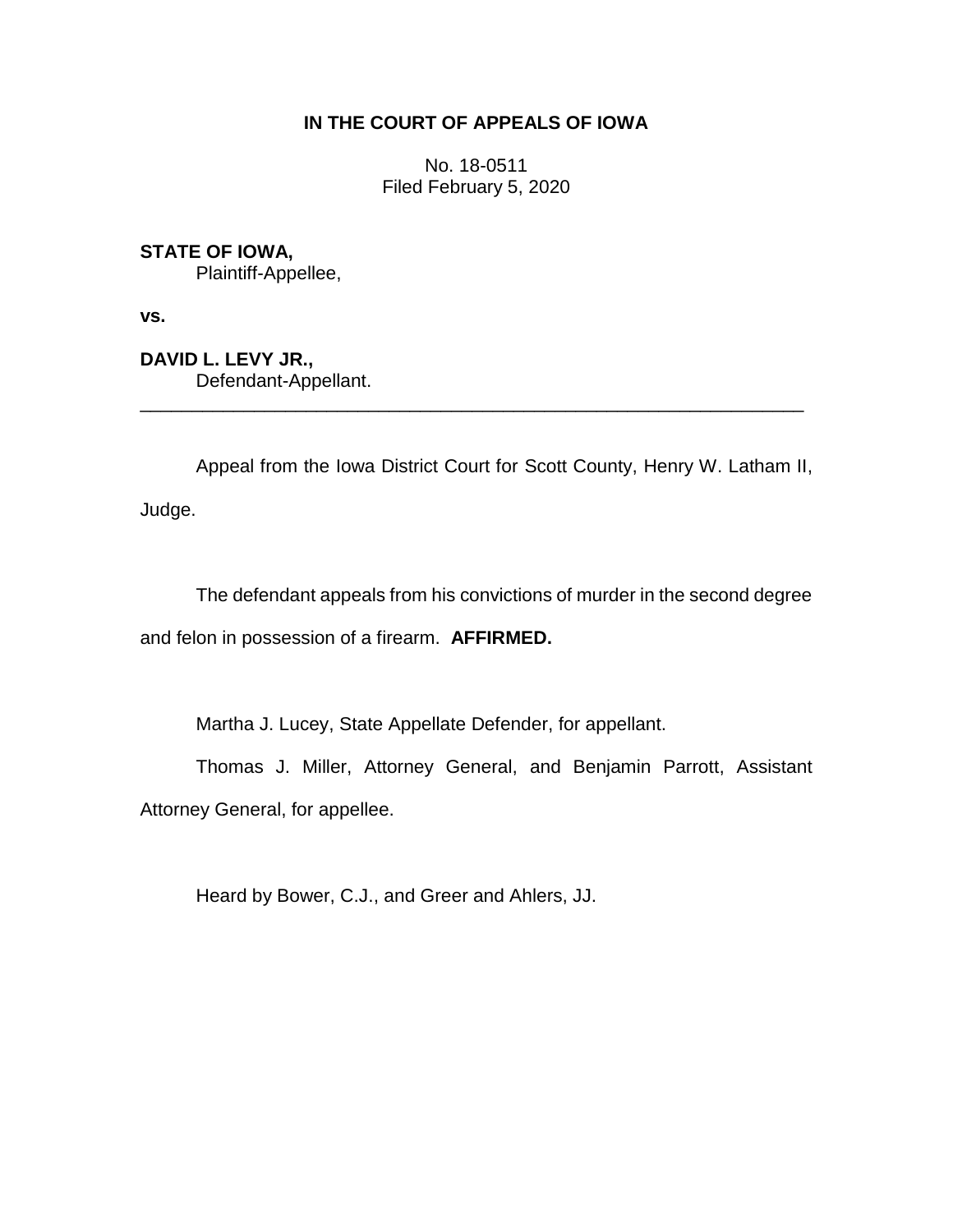## **GREER, Judge.**

 $\overline{a}$ 

David Levy Jr. appeals from his convictions of murder in the second degree and felon in possession of a firearm. Levy maintains he received ineffective assistance from trial counsel. Specifically, he maintains trial counsel provided ineffective assistance by failing to object to 1) multiple portions of the trial being closed to the public, 2) a jury instruction—based on a model instruction—advising the jury it could consider Levy's out-of-court statements "just as if they had been made at trial," and 3) prosecutorial error during the State's rebuttal argument. In his pro se brief,<sup>1</sup> Levy joins the claims raised by counsel and also appears to argue he should have been convicted of voluntary manslaughter instead of murder in the second degree.<sup>2</sup>

 $1$  Levy raises claims of ineffective assistance on direct appeal and, while represented by counsel, filed a pro se and pro se reply brief. *See* Iowa Code §§ 814.6A(1) (prohibiting a defendant who is represented by counsel from filing any pro se document), 814.7 (2020) (prohibiting the court from deciding claims of ineffective assistance on direct appeal). Because the judgments and sentences in the underlying case were filed before July 1, 2019, the amended code sections do not apply to this appeal. *See State v. Macke*, 933 N.W.2d 226, 228 (Iowa 2019) ("[W]e hold Iowa Code sections 814.6 and 814.7, as amended, do not apply to a direct appeal from a judgment and sentence entered before July 1, 2019."); *see also State v. Purk*, No. 18-0208, 2019 WL 5790875, at \*7 n.8 (Iowa Ct. App. Nov. 6, 2019) (extending the reasoning of *Macke* to Iowa Code section 814.6A(1) and concluding defendants represented by counsel may file pro se briefs in direct appeals where the judgment and sentence was entered before July 1, 2019).

 $2$  Levy argues the prosecution "pursued a conviction without evidence that fit<sup>[]</sup> the components and possessed the elements of murder in the second degree." He lays out the statutory definition of voluntary manslaughter and, in his conclusion, asks this court to reverse his conviction and "grant a limited remand" so the district court can "look at the underlying charges, where the elements and components are more suitable for the crime."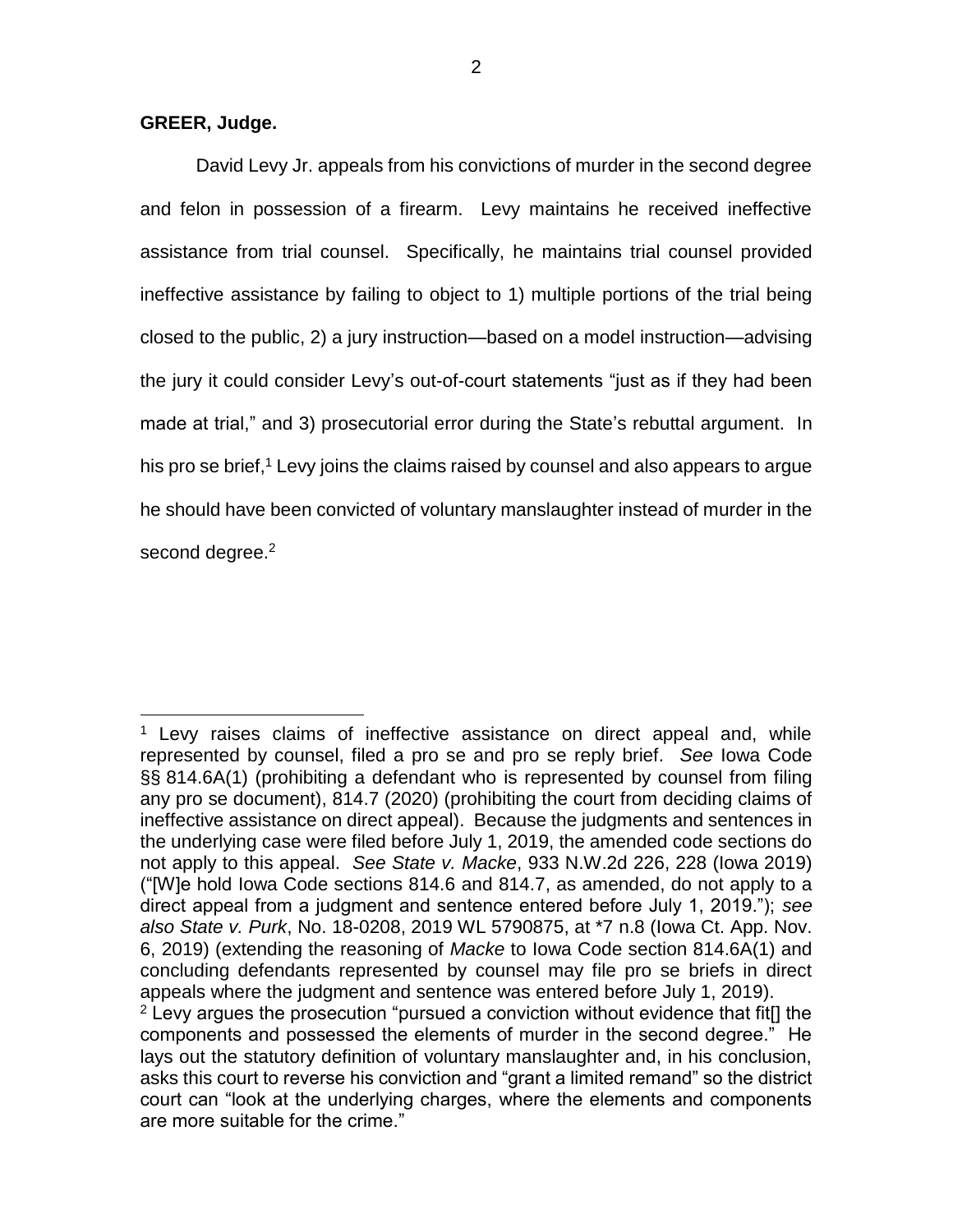#### **I. Facts and Prior Proceedings.**

In March 2017, Levy was charged by trial information with murder in the first degree and possession of a firearm by a felon. Levy pled not guilty.

Voir dire for Levy's jury trial began January 29, 2018. Multiple portions of voir dire took place in the judge's chambers with the attorneys, the defendant, and sometimes a juror present—no members of the public or media. Four prospective jurors were brought back into chambers to discuss their potential knowledge of the case after they revealed previously hearing about it. Two potential jurors asked to speak privately with the court in chambers—one discussed a child care issue and did not know if he could remain on the jury while the other expressed that he had already decided Levy's guilt. Two other potential jurors spoke in private chambers raising sensitive, private issues arguably impacting their service, including their experience being victims or family members of victims to previous crimes. And, after the State exercised its final strike, Levy raised a *Batson* challenge—heard and decided in chambers.

At the start of the trial Davenport police officers testified that a 911 call for shots fired came in at approximately 9:50 p.m. on February 17, 2017. When the first officers arrived at the scene a couple of minutes later, they found Lasabian Walker laying on the ground with multiple gunshot wounds; Walker did not have a pulse and was not breathing. Cassila Battie—Walker's fiancée—was near Walker, repeatedly screaming, "David did it." After Walker left by ambulance to the hospital, where he was ultimately pronounced dead, police canvassed the area. They recovered a revolver on the ground covered by a pile of leaves a few houses down. Meanwhile, investigators removed four bullets from Walker's body and

3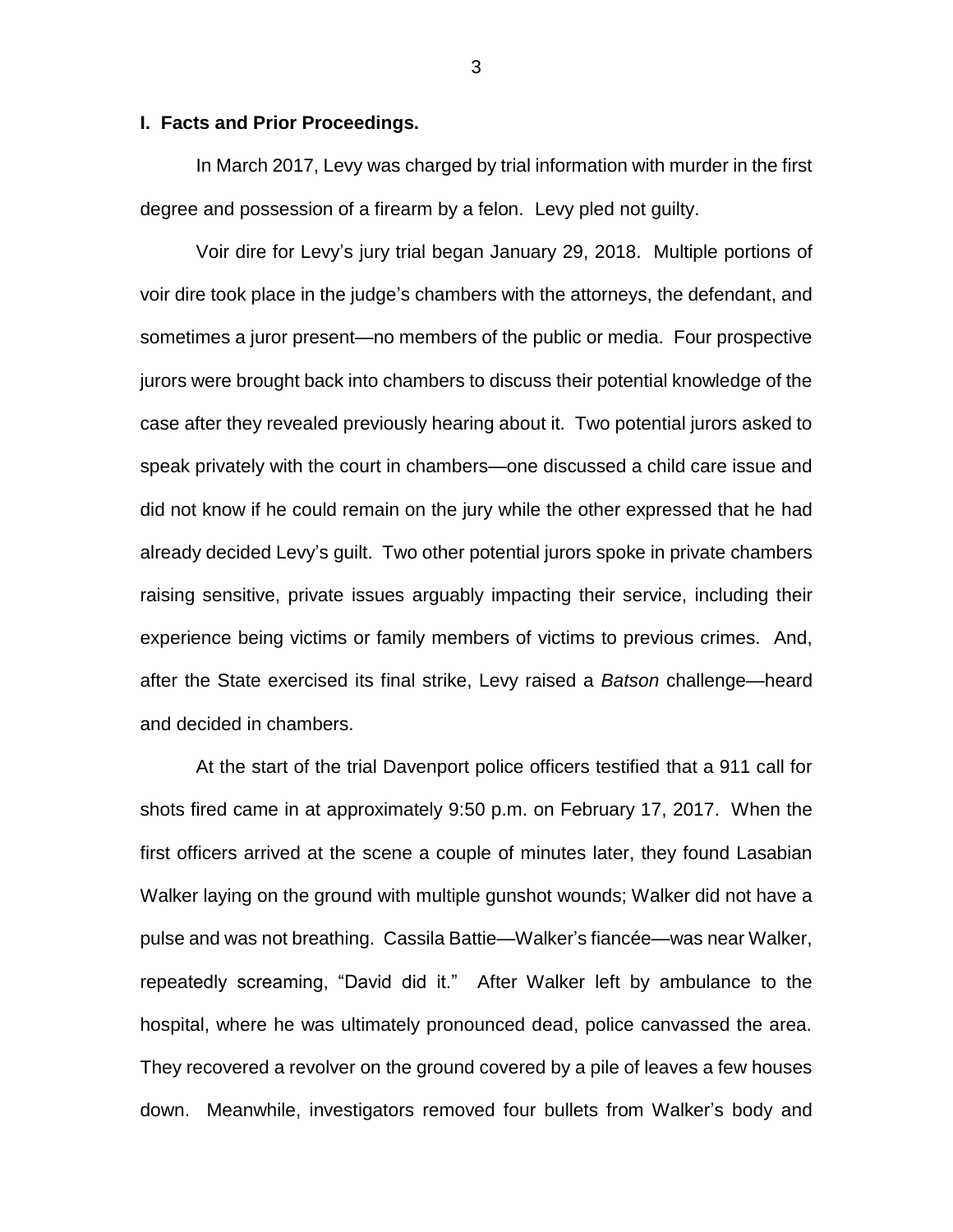recovered a fifth on the staircase near where Walker was laying. Later testing confirmed three of the five bullets came from the revolver. Though the other two bullets could have been shot from the revolver, the damage to them made the results inconclusive.

Shallum Davenport, a close friend of Walker's and Battie's, testified that he was with Walker and Battie on February 17. Walker and Battie picked Davenport up from a friend's house, then the three of them met up with Levy and proceeded to the home of Levy's mother, Gloria. Levy and Battie, who are first cousins,  $3$ began arguing in the yard outside Gloria's home; Walker was still in the van. Davenport went and got Walker, and then they both joined Levy and Battie in the yard. Davenport testified "shooting started going off" but denied knowing who was doing the shooting. He also denied recognizing either the recovered gun or Walker in photos shown to him, talking to police the night of the incident, or knowing Walker had died as a result of the shooting. The State asked the court for a recess to get a recording of the interview Davenport gave to the police to either refresh Davenport's memory or impeach him with his prior statements.

Next and before any other testimony, the prosecutor informed the court outside the presence of the jury that Davenport alerted her he had been threatened. The prosecutor asked the court to close the courtroom so Davenport could be brought back in and asked about the threat. Defense counsel did not object.

 $\overline{a}$ 

<sup>3</sup> Levy's mother is Battie's aunt.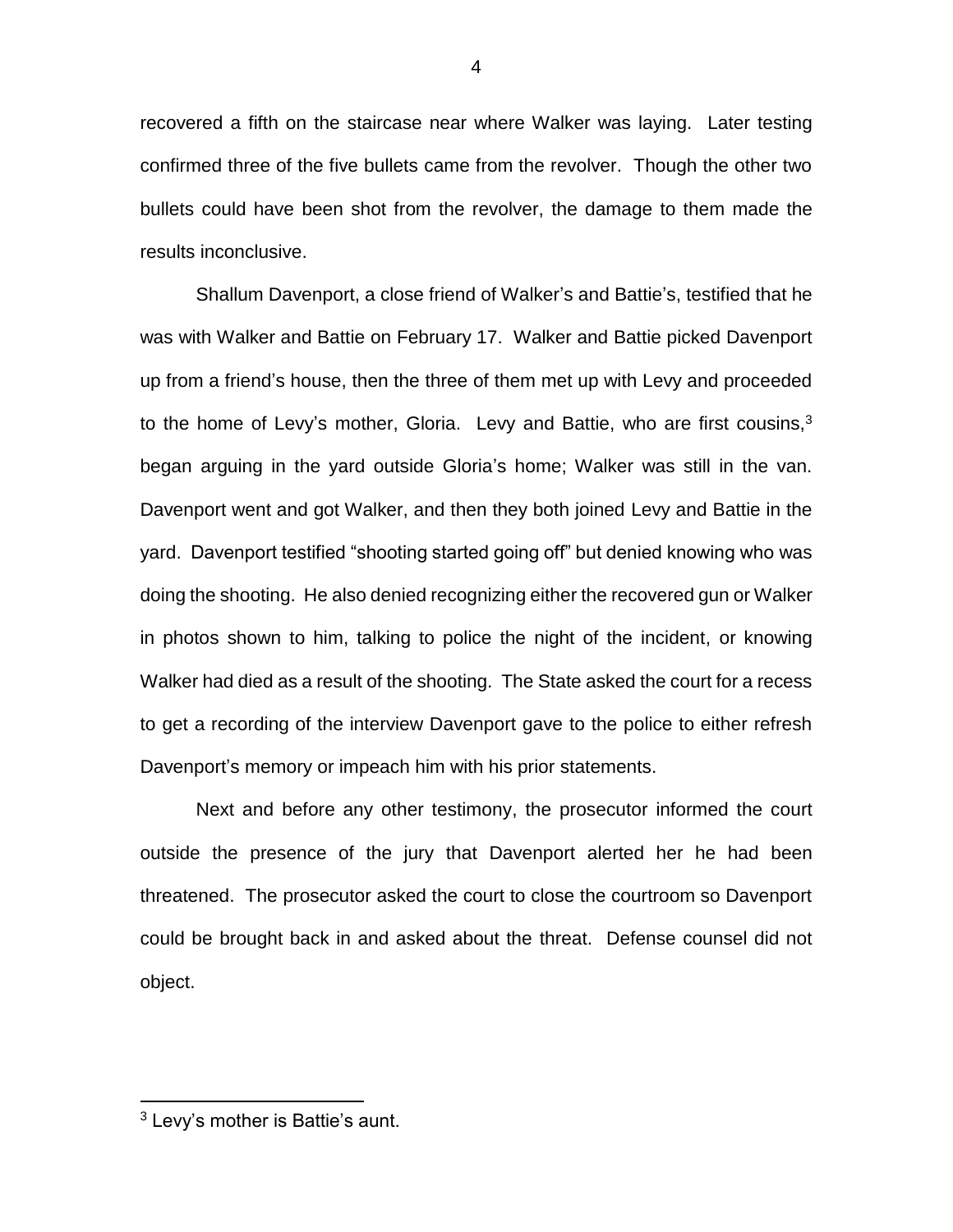Initially Davenport denied saying he had been threatened; he maintained he had a headache and was unable to remember things from the night of February 17. But after the lunch break, the prosecutor informed the court that Davenport had asked if the courtroom could be closed so he could tell the court the truth about the threat. The courtroom remained closed, and Davenport again took the stand. He reported he had been threatened; someone called the mother of his child that morning before Davenport began testifying and told her "that somebody in [the courtroom], they [were] waiting for [him] to do what [he] was supposed to do and they [were] going to kill [him] and attack [his] family." He understood it to be a threat regarding his testimony and stated it was affecting his ability to testify truthfully. Davenport said he could tell the truth about what took place on February 17 if the courtroom remained closed. When asked, Davenport indicated he did not have his own cell phone, so people often had to communicate with him by calling others and having a message relayed.

The State moved to have the courtroom remain closed during Davenport's testimony. Defense counsel responded, "Under the circumstances, I don't know that we're in a position to resist that, Your Honor." The court granted the State's motion, and the jury was brought back in.

The second time, Davenport testified he recognized Walker in the photo shown to him. He stated Battie and Levy were arguing about something and Levy pulled out a gun, which Davenport identified as the same gun the police recovered on February 17. Davenport indicated that after Levy pulled out the gun, Davenport went and got Walker from the van. Once Walker reached the spot of the argument, Walker unsuccessfully attempted to take the gun from Levy. As Walker stumbled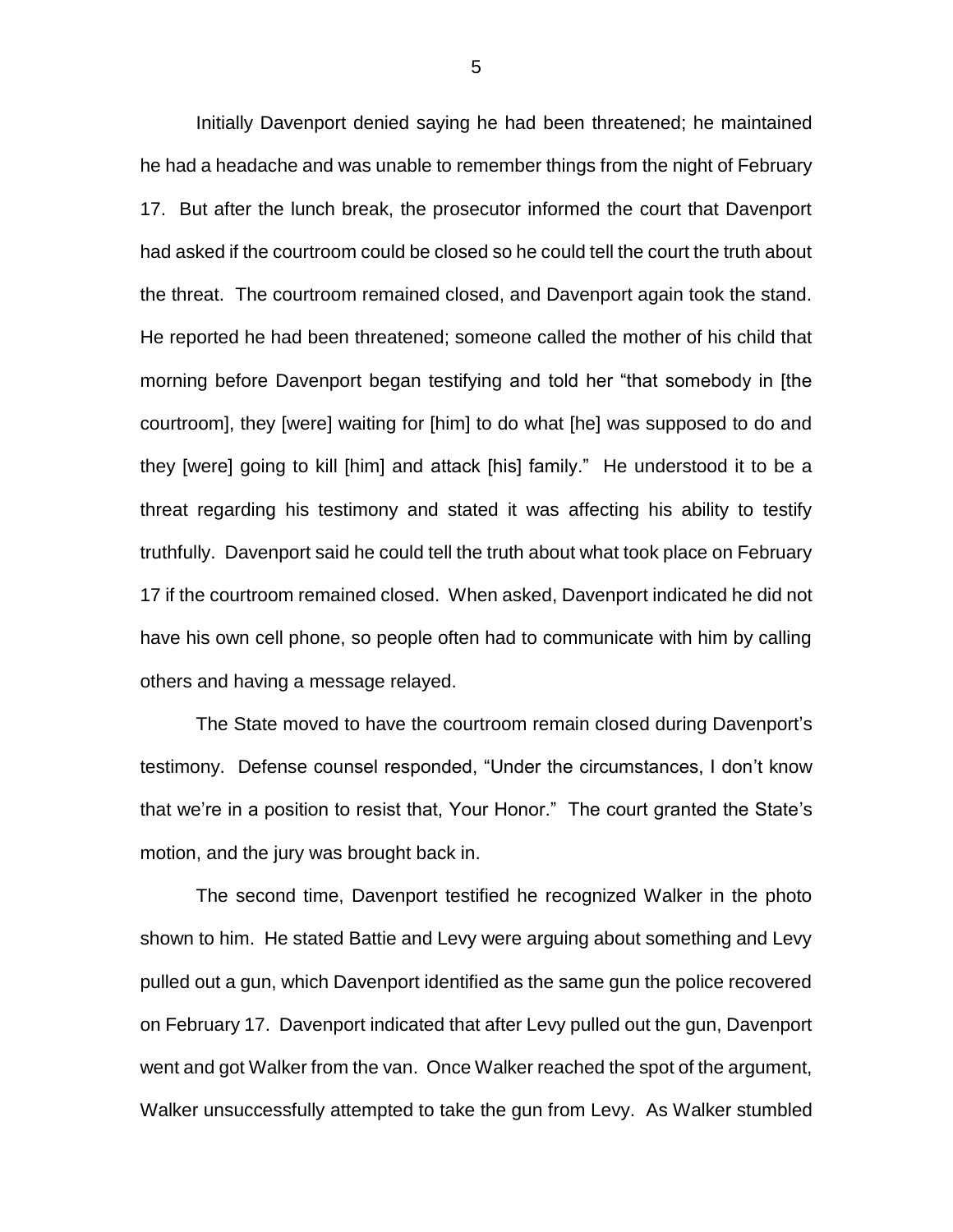backward, Levy shot him five times. After the first shot, Walker was "[a]sking for help. Like hissing and falling backwards." Davenport fled then, as he was concerned Levy might shoot him as well. After he took off, he saw Levy ducking between some cars with the gun in his hand. Davenport eventually rounded back to Gloria's house, where he saw Battie crying over Walker. Police officers stopped Davenport and transported him to the police station to be interviewed. Davenport did not initially tell police that Levy shot Walker, but he did after the police informed him Walker was dead.

Battie testified next.<sup>4</sup> She stated she was driving her van, with Walker and Davenport riding as passengers in the row of seats behind her, when she saw Levy near his mother's home. Levy got into the front passenger seat of Battie's vehicle, and she began driving. Then Walker and Levy "started having words with each other about [Levy] coming and taking stuff from [Battie's] house." Levy indicated he wanted out of the vehicle, and Battie drove back to Gloria's house. Once they arrived, Battie told Levy she was going to get out and tell his mother that he stole things from Battie's home. The pair did not make it to the front door; Battie and Levy were still arguing in the yard by the front of the house when Levy pulled out a gun and pointed it at her. Then Battie saw Walker running toward her. When he reached them, Walker and Levy "started having words about [Levy] getting the gun off of" Battie. Levy asked Battie if she loved Walker more than she loved her family. Walker tried to get the gun away from Levy, but he was unable. Then, in her

 $\overline{a}$ 

6

<sup>&</sup>lt;sup>4</sup> The transcript of the proceedings is silent as to whether the courtroom was reopened after Davenport's testimony, and the next indication the courtroom was open took place after Battie completed her testimony.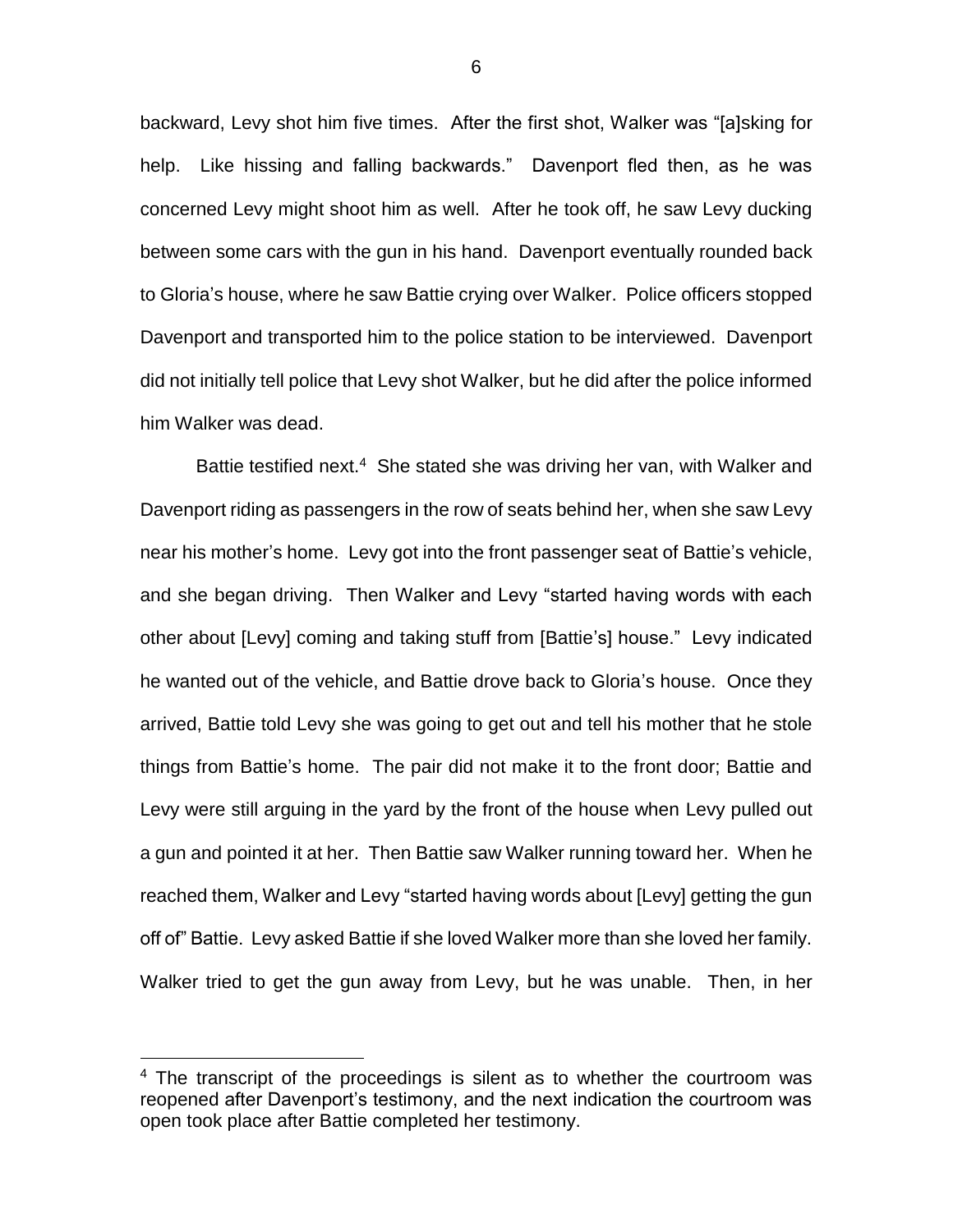version, she described that Walker "jumped back like he was trying to—fixing to run, but before he could do any of that, the gun just went off, pow." Walker was hit by the first bullet and went down. Battie tried to help Walker by putting pressure where the blood was coming from, "[b]ut [Levy] walked over and shot him some more. Five, six more times." Walker never got back up. Battie testified she told the police that Levy was the shooter and which direction he had run once they arrived on the scene. When asked, Battie admitted she originally lied to the police about how she got to Gloria's home—Battie did not have a license to drive—and that she told police Levy stole rent money rather than admitting it was drugs he stole from her home.

On cross-examination, defense counsel asked Battie if the argument in the van "got physical," which Battie denied. Defense counsel then read part of Battie's deposition, during which she stated Walker, Davenport, and Levy were "getting all in each other's face, arguing, argue, swinging." Defense counsel also asked if Levy had tried to jump out of the van to get away from Davenport and Walker, noting Battie had testified at the deposition, "Let me out of the car. So we like don't just jump out of the car, like you crazy, you know, you got—he know he got cerebral palsy, why is he trying to dive out of the car." At trial Battie testified Levy said he was going to get out of the van but he never attempted to jump out.

After several more witnesses, the courtroom was again closed to the public. One of the jurors informed the court that as she walked back into the courthouse after lunch, someone behind her yelled, "Find [unintelligible] innocent." The person, who the juror believed was male based on their voice, said it "like three times." The court, by written interrogatory, confirmed none of the other jurors had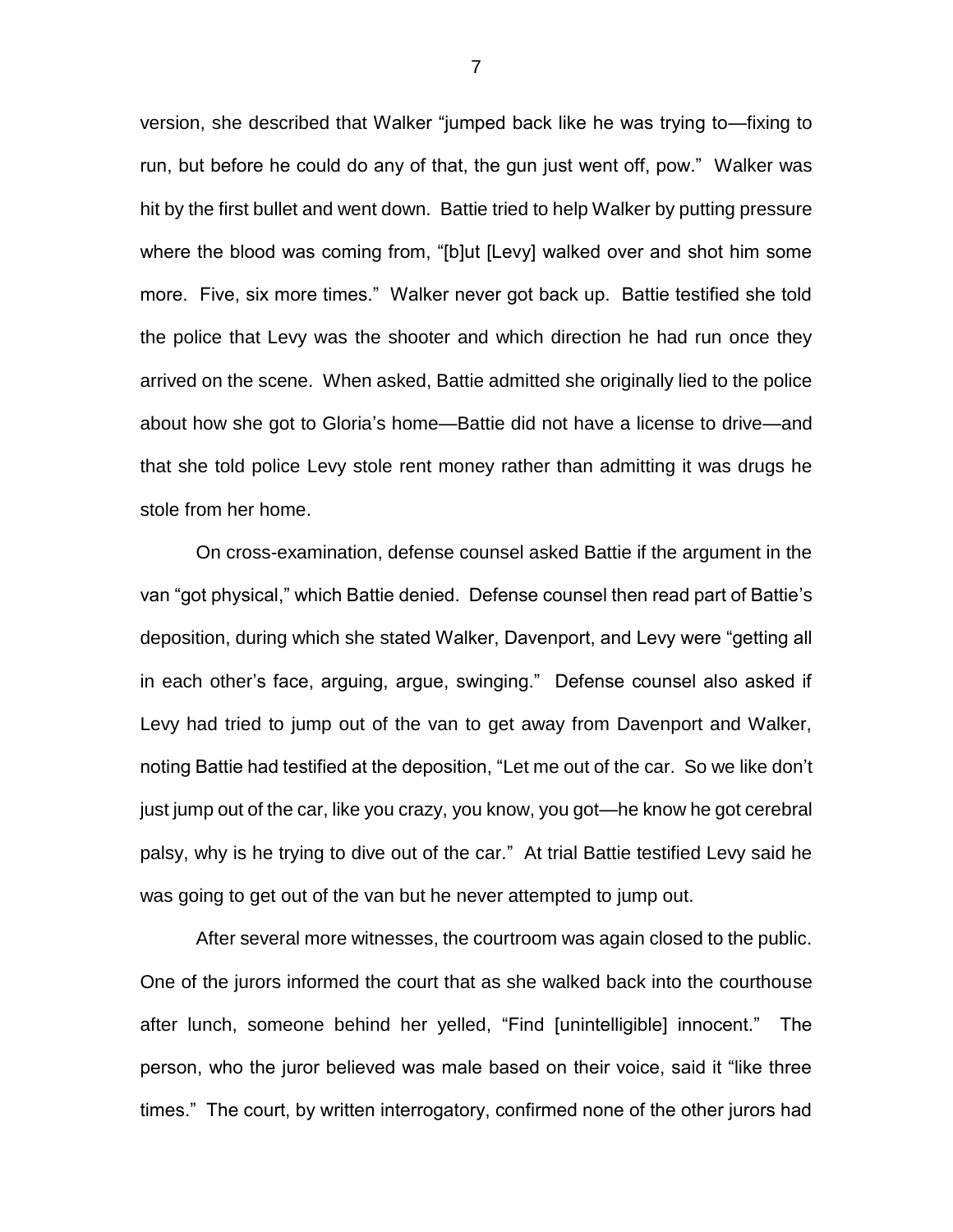been approached. Afterward, the State asked the court to close the courtroom for the remaining term of the proceedings. Defense counsel initially indicated they would not resist, but after a short recess to discuss the issue with Levy, changed their position. The State then withdrew the request to have the courtroom closed, and the courtroom was reopened to the public.

The State admitted into evidence and then played for the jury a video showing an interview police conducted with Levy during the early morning hours of February 18, 2017. During the interview, Levy denied knowing Davenport or Walker; he also denied knowing anything about the shooting. Despite repeated questions if he was bullied or in a fight that night, Levy consistently stated he was not. Levy initially denied having ever seen the gun that was recovered under the leaves, but after the officer asked if his fingerprints might be found on it, Levy mentioned that he had touched a gun that looked like it at a gun store. Similarly, when asked if testing him might reveal gun powder residue, Levy indicated that he probably fell in some.

After the State rested, Levy testified in his own defense. Levy described his birth condition of cerebral palsy, which affects his lower extremities and how he walks. Levy admitted being dishonest with police when they questioned him, stating he was afraid for his and his family's safety. According to Levy, he did not have a plan to meet up with Battie, Davenport, and Walker on February 17, but the trio came looking for him. After he saw Battie drive past in her van, he went to get in without realizing Davenport and Walker were in the row behind the driver's seat. As soon as he entered, Davenport and Walker immediately attacked him, so he jumped out of the van and tried to make it to his mother's house. The trio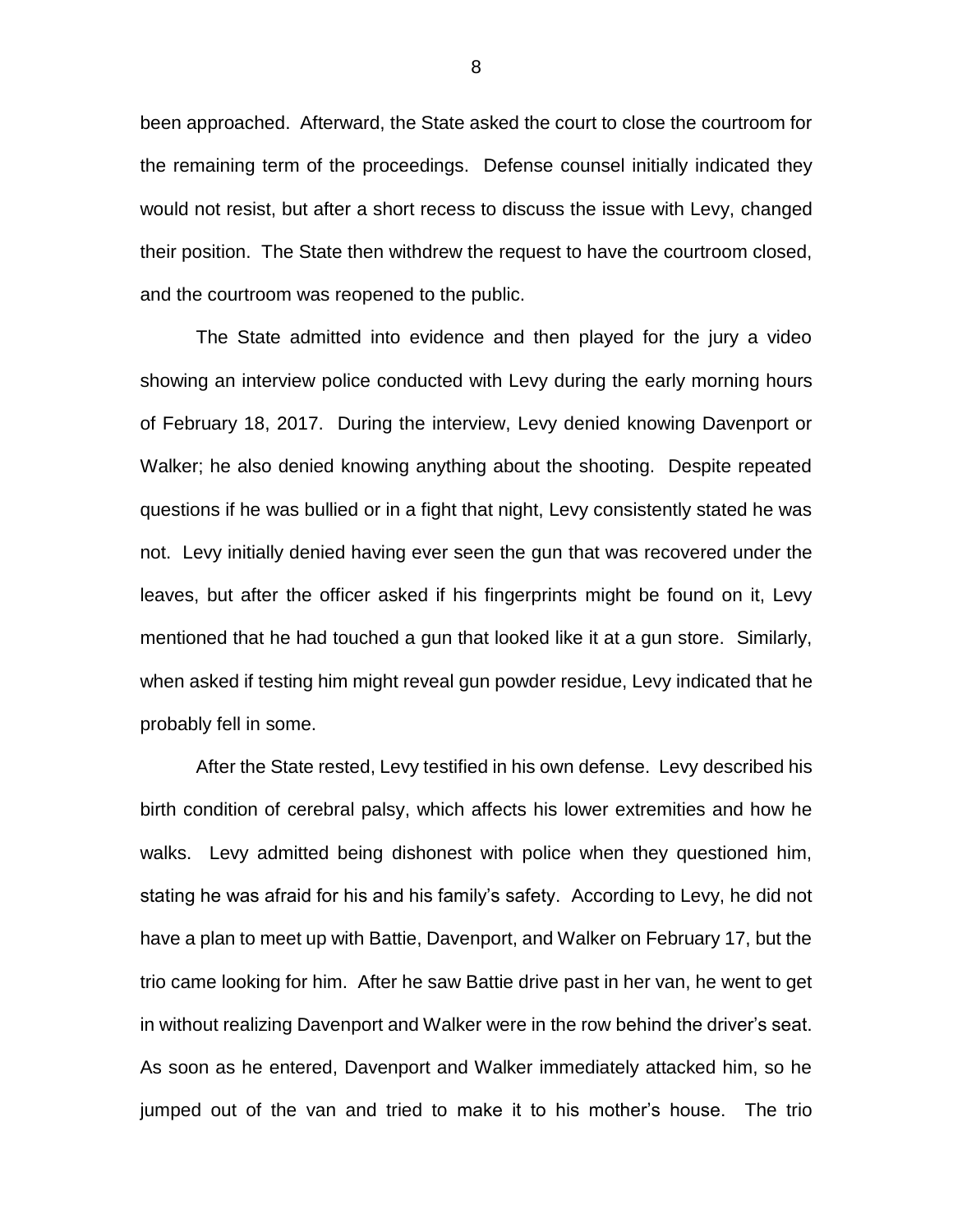intercepted him in his mother's yard before he made it inside. Walker hit him, and he fell to the ground. He yelled "help" a few times, but the neighbors were playing music and no one seemed to hear him. Levy asked them to leave him alone, but they did not. "The gun came out," and Walker tried to get it away from Levy. Levy fell back, and the gun "just went off." Walker "just kept coming, and [Levy] [didn't] know what happened after that." Levy testified both Davenport and Battie took off running; he dropped the gun in front of his mother's house and did not see it again. He did not know how Walker came to be shot five times or how the gun ended up below a pile of leaves a few houses down. His mother did not answer the door, so he walked toward the street "so somebody could see [him]." He was still walking when police, responding to the 911 call for the shooting, came upon him and placed him in the squad car so they could talk to him about what he may have witnessed.

The jury convicted Levy of the lesser-included offense of murder in the second degree and felon in possession of a firearm. Levy appeals.

### **II. Discussion.**

#### **A. Ineffective Assistance of Trial Counsel.**

Levy raises three claims of ineffective assistance of trial counsel. He maintains trial counsel provided ineffective assistance by failing to object to 1) multiple portions of the trial being closed to the public, 2) a jury instruction—based on a model instruction—advising the jury it could consider Levy's out-of-court statements "just as if they had been made at trial," and 3) prosecutorial error during the State's rebuttal argument.

9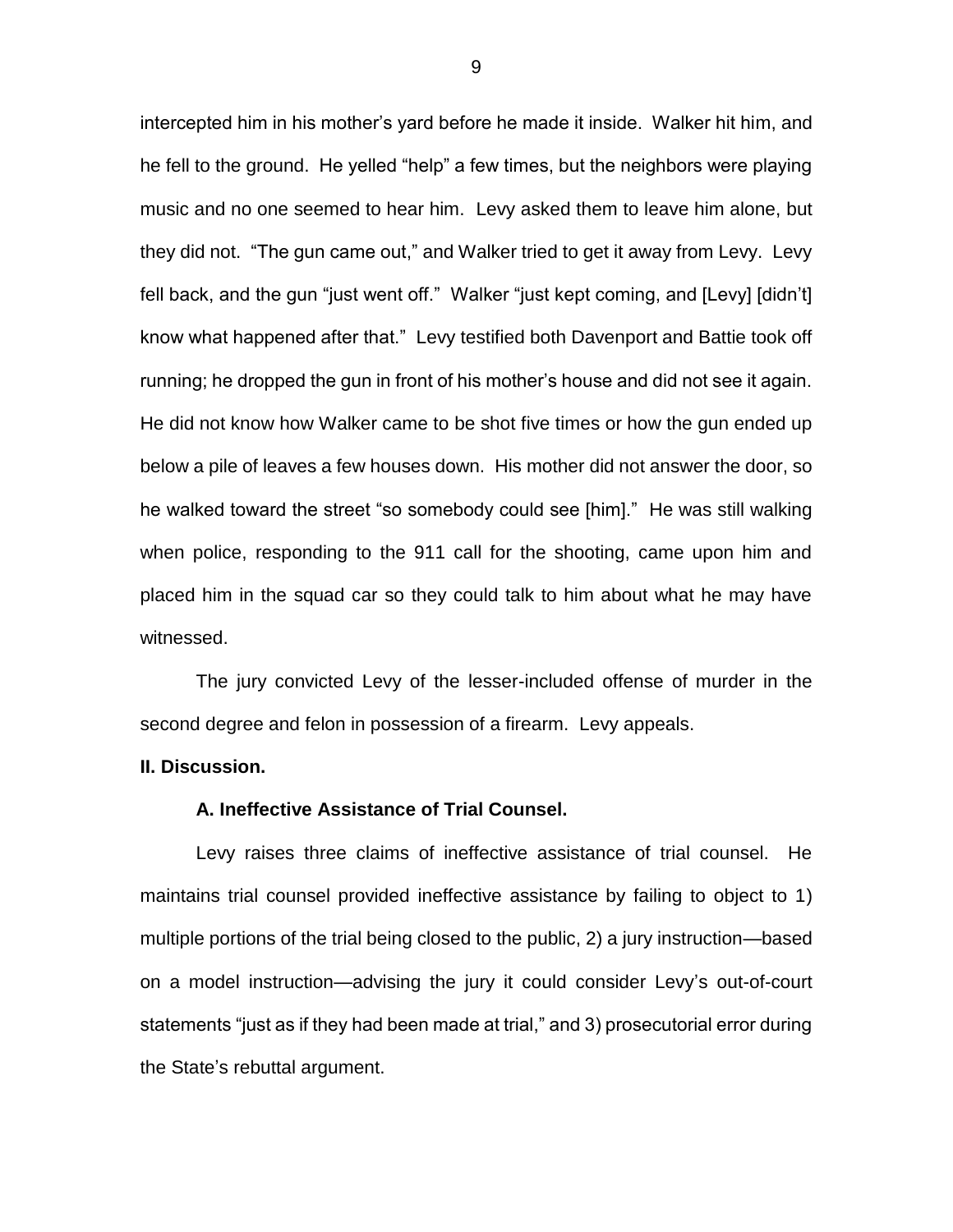"For his ineffective-assistance-of-counsel claim to succeed, [Levy] 'must prove by a preponderance of the evidence that (1) his counsel failed to perform an essential duty, and (2) prejudice resulted.'" *State v. Tate*, 710 N.W.2d 237, 240 (Iowa 2006) (citation omitted).

"Under the first prong, we measure counsel's performance against the standard of a reasonably competent practitioner." *State v. Thorndike*, 860 N.W.2d 316, 320 (Iowa 2015) (altered for readability). "It is presumed the attorney performed his or her duties competently, and the claimant must successfully rebut this presumption by establishing by a preponderance of the evidence that counsel failed to perform an essential duty." *Id.* "We assess counsel's performance 'objectively by determining whether [it] was reasonable, under prevailing professional norms, considering all the circumstances.'" *Id.* (alteration in original) (quoting *State v. Lyman*, 776 N.W.2d 865, 876 (Iowa 2010)).

"Under the second prong, the claimant must establish that prejudice resulted from counsel's failure to perform an essential duty." *Id.* "The claimant must show 'counsel's errors were so serious as to deprive [him or her] of a fair trial.'" *Id.* (alteration in original) (citation omitted). The effect of the failure to perform an essential duty "must be affirmatively demonstrated by showing 'there is a reasonable probability that, but for counsel's unprofessional errors, the result of the proceeding would have been different.'" *Id.* (citations omitted). "A reasonable probability is a probability sufficient to undermine confidence in the outcome." *Id.* "The ultimate question is 'whether there is a reasonable probability that, absent the errors, the factfinder would have had a reasonable doubt respecting guilt.'" *Id.* (citations omitted).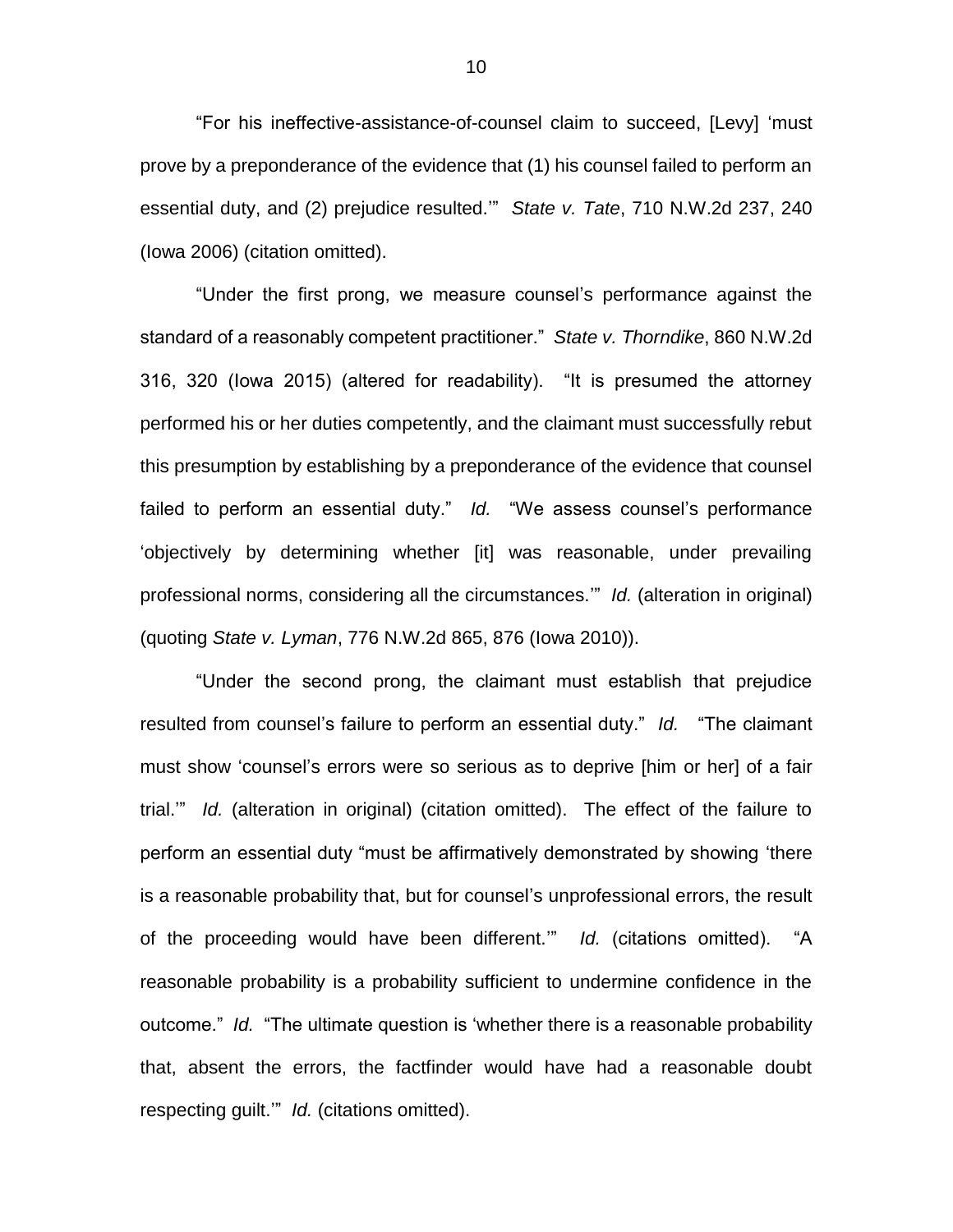### **1. Closing Trial to the Public.**

Levy maintains his constitutional right to a public trial was violated several times throughout the proceedings. *See* U.S. Const. amend VI ("In all criminal prosecutions, the accused shall enjoy the right to a speedy and public trial . . . ."), Iowa Const. art. I, § 10 ("In all criminal prosecutions, and in cases involving the life, or liberty of an individual the accused shall have a right to a speedy and public trial by an impartial jury . . . ."); *Press-Enterprise Co. v. Superior Court*, 464 U.S. 501, 504–12 (1984) (concluding the guarantees of open public proceedings in criminal trials include voir dire examination of prospective jurors).

While "the right to an open trial may give way in certain cases to other rights or interests, such as the defendant's right to a fair trial or the government's interest in inhibiting disclosure of sensitive information," "[s]uch circumstances will be rare, . . . and the balance of interests must be struck with special care." *Waller v. Georgia*, 467 U.S. 39, 45 (1984). The Supreme Court established stringent criteria

for the closing of a trial:

 $\overline{a}$ 

1. The party seeking to close the hearing must advance an overriding interest that is likely to be prejudiced;

2. the closure must be no broader than necessary to protect that interest;

3. the trial court must consider reasonable alternatives to closing the proceedings; and

4. the trial court must make findings adequate to support the closure.

*State v. Schultzen*, 522 N.W.2d 833, 836 (Iowa 1994) (quoting *Waller*, 467 U.S. at

48). Here, defense counsel did not resist the closing of the trial to the public,  $5$  so

<sup>&</sup>lt;sup>5</sup> Defense counsel resisted the closing of the trial when the State moved to close the remainder of the proceedings after the juror was approached in the parking lot. But once defense counsel resisted, the State withdrew its motion, and the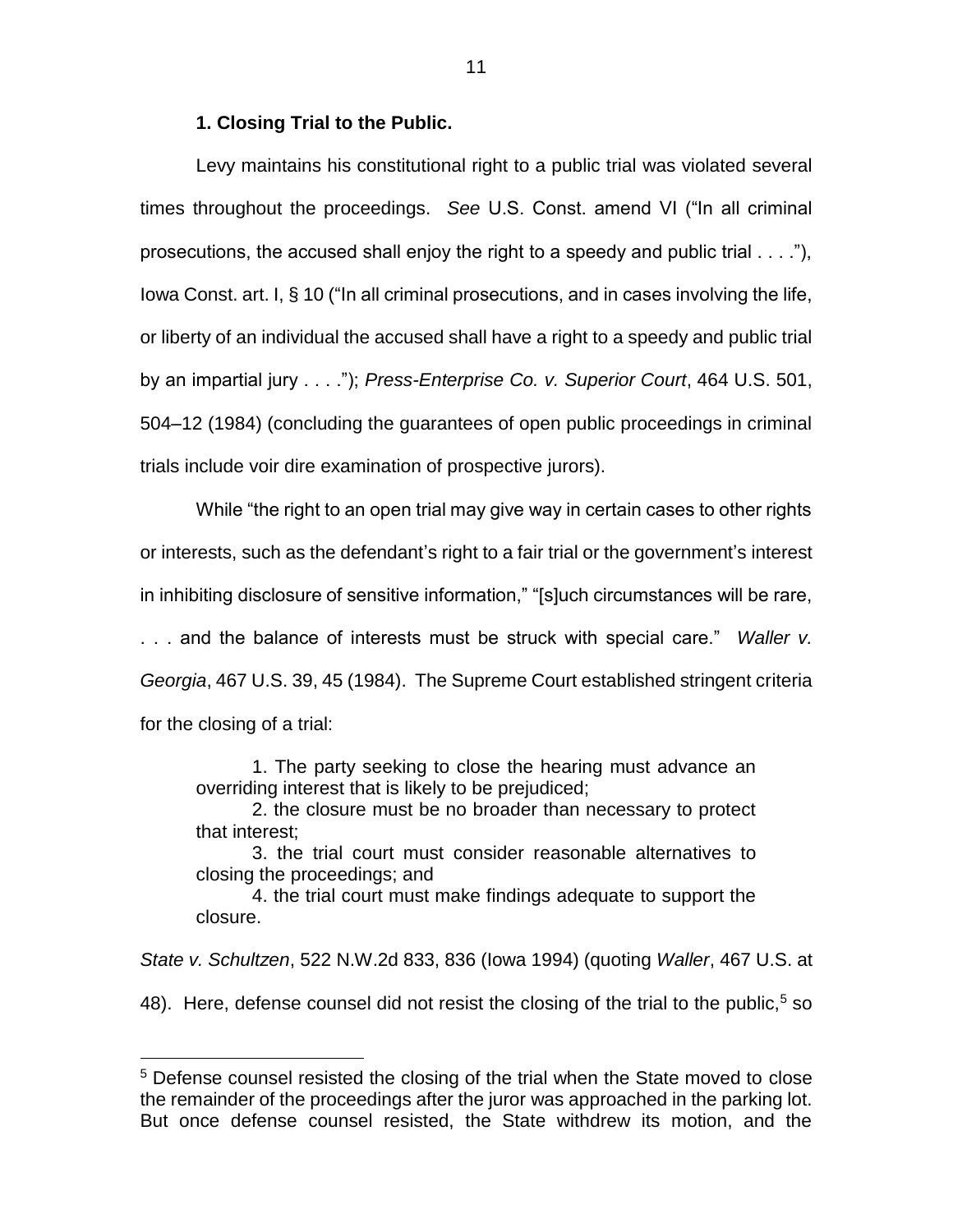the State was never asked to discuss the criteria nor was the court asked to rule on them.

Levy maintains the State would be unable to satisfy this criteria and therefore the closure was improper and prejudicial. In other words, Levy asks us to find that any improper closing of the trial to the public results in a structural error that requires automatic reversal. *See Lado v. State*, 804 N.W.2d 248, 252 (Iowa 2011) ("Structural errors are not merely errors in a legal proceeding, but errors 'affecting the framework within which the trial proceeds.' . . . Under these circumstances, '[n]o specific showing of prejudice [is] required' as the criminal adversary process itself is 'presumptively unreliable.'" (alterations in original except omitted text) (citations omitted)).

But the Supreme Court has considered this issue and concluded otherwise. In *Weaver v. Massachusetts*, 137 S. Ct. 1899, 1905 (2017), during the underlying state criminal trial, "the courtroom was occupied by potential jurors and closed to the public for two days of the jury selection process. Defense counsel neither objected to the closure at trial nor raised the issue on direct review." The case came to the Supreme Court "on the assumption that, in failing to object, defense counsel provided ineffective assistance." *Weaver*, 137 U.S. at 1905. The Court noted:

In the direct review context, the underlying constitutional violation the courtroom closure—has been treated by this Court as a structural error, *i.e.,* an error entitling the defendant to automatic reversal without any inquiry into prejudice. The question is whether

 $\overline{a}$ 

proceedings remained open. Defense counsel did not object to the proceedings occurring outside the public during voir dire, the discussion with Davenport about the threat against him and then Davenport's testimony to a closed courtroom, or the discussion with the juror who reported being approached in the parking lot.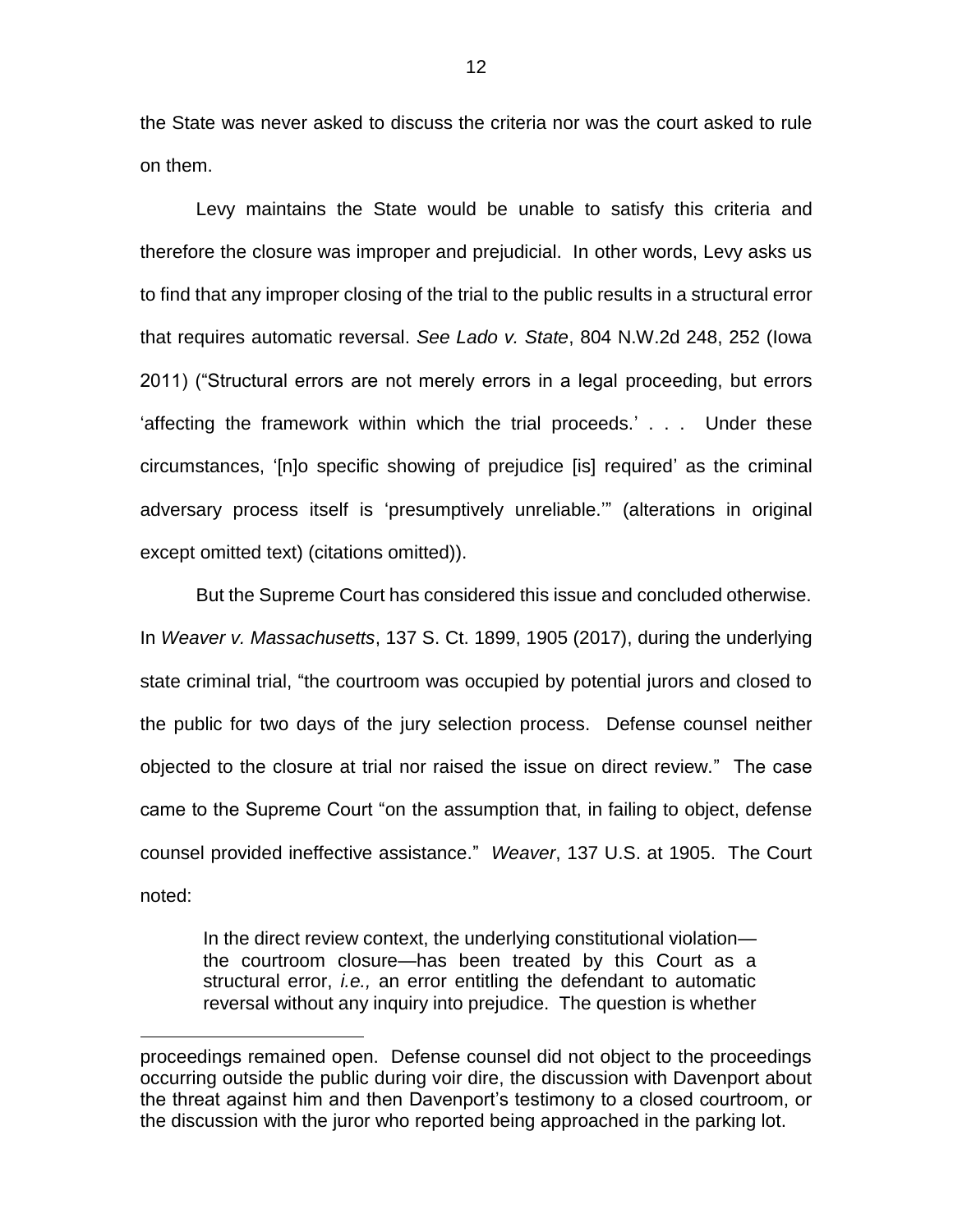invalidation of the conviction is required here as well, or if the prejudice inquiry is altered when the structural error is raised in the context of an ineffective-assistance-of-counsel claim.

*Id.* 

The right to a public trial, though structural, is subject to exceptions. *Id.* at 1909. "[W]hile the public-trial right is important for fundamental reasons, in some cases an unlawful closure might take place and yet the trial still will be fundamentally fair from the defendant's standpoint." *Id.* at 1910. In other words, there may be a structural error which does not require reversal of a defendant's conviction. *See, e.g.*, *id.*; *Krogmann v. State*, 914 N.W.2d 293, 324 (Iowa 2018) (considering whether a case involving an unpreserved structural error at trial challenged via ineffective assistance claim in postconviction-relief (PCR) proceedings required a showing of *Strickland* prejudice but concluding prejudice should be presumed in a PCR proceeding for the type of error presented in the case).

"[I]n the case of a structural error where there is an objection at trial and the issue is raised on direct appeal, the defendant generally is entitled to 'automatic reversal' regardless of the error's actual 'effect on the outcome.'" *Id.* at 1910. But "when the defendant does not preserve a structural error on direct review but raises it later in the context of an ineffective-assistance-of-counsel claim," "[t]o obtain relief on the basis of ineffective assistance of counsel, the defendant as a general rule bears the burden to meet" the general ineffective-assistance-ofcounsel standards: that counsel failed to act competently and *Strickland* prejudice resulted. *Id.*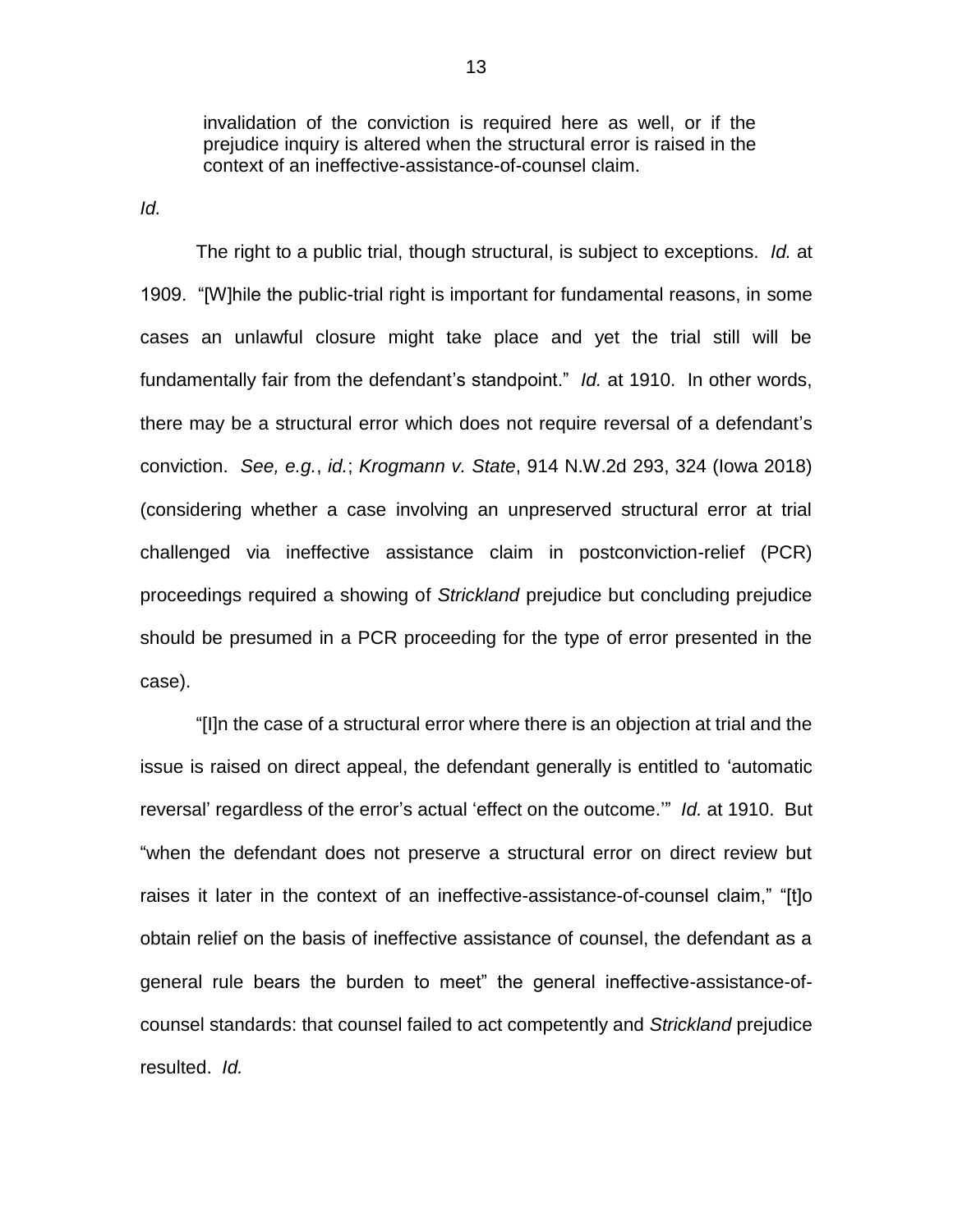"That said, the concept of prejudice is defined in different ways depending on the context in which it appears"; "the prejudice inquiry is not meant to be applied in a 'mechanical' fashion." *Id.* at 1911 (citing *Strickland v. Washington*, 466 U.S. 668, 694 (1984). "[W]hen a court is evaluating an ineffective-assistance claim, the ultimate inquiry must concentrate on 'the fundamental fairness of the proceeding.'" *Id.* (citation omitted). In *Weaver*, the defendant maintained relief should be granted "even if there is no showing of a reasonable probability of a different outcome, if the convicted person shows that attorney errors rendered the trial fundamentally unfair." *Id.* The Court assumed without concluding that the defendant could show prejudice either by establishing "a reasonable probability of a different outcome in his or her case or . . . that the particular public-trial violation was so serious as to render his or her trial fundamentally unfair." *Id.* 

Levy does not try to establish either that the outcome of his trial would have been different or that the closed trial was so serious as to render his trial fundamentally unfair. He relies on the idea that *Weaver* does not apply in his case (since he raises his claim of ineffective assistance on direct appeal rather than PCR) and concludes that a finding of a structural error requires automatic reversal. We disagree. While the procedural history of *Weaver* is different than the case before us, the requirement the defendant establish prejudice rests on whether the public-trial issue was preserved in the trial court. *See id.* at 1912 ("The reason for placing the burden on the petitioner in this case, however, derives both from the nature of the error . . . and the difference between a public-trial violation preserved and then raised on direct review and a public-trial violation raised as an ineffectiveassistance-of-counsel claim."). *But see id.* ("Furthermore, when state or federal

14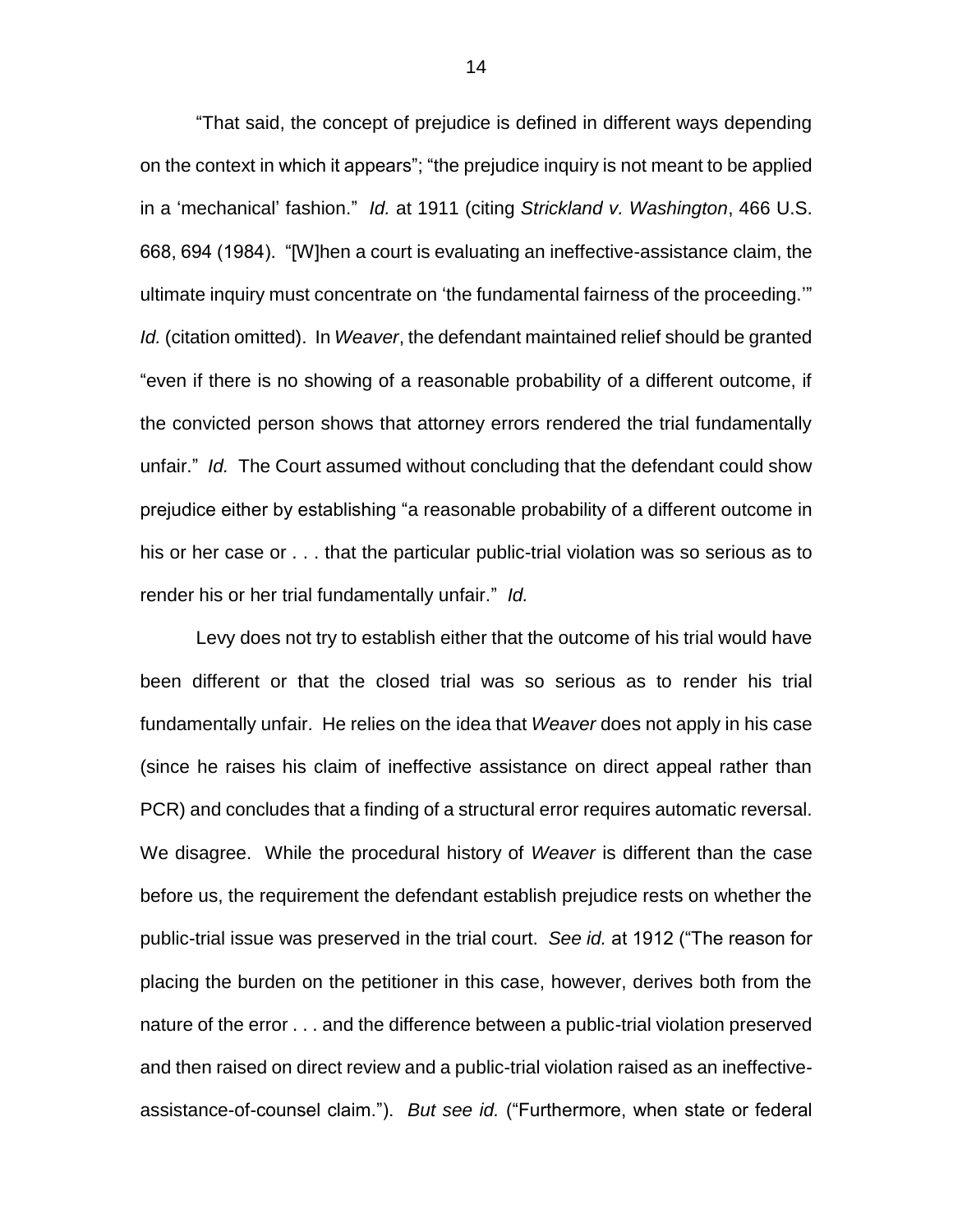courts adjudicate errors objected to during trial and then raised on direct review, the systemic costs of remedying the error are diminished to some extent. That is because, if a new trial is ordered on direct review, there may be a reasonable chance that not too much time will have elapsed for witness memories still to be accurate and physical evidence not to be lost."). Because "the development of the ineffective-assistance claim in the appellate brief [is] insufficient to allow its consideration," we neither decide nor outright reject this claim. *State v. Harris*, 919 N.W.2d 753, 754 (Iowa 2018).

Levy also claims his right to a public trial under the Iowa Constitution was violated; he asks us to apply a different standard in deciding this ineffectiveassistance claim than the standard we apply under the Federal Constitution, arguing we should presume prejudice and automatically reverse when the defendant shows structural error under the Iowa Constitution.

Our supreme court has not yet recognized the failure to object to the closing of criminal proceedings as a structural error. *See Lado*, 804 N.W.2d at 252 ("We have recognized structural error occurs when: (1) counsel is completely denied, actually or constructively, at a crucial stage of the proceeding; (2) where counsel does not place the prosecution's case against meaningful adversarial testing; or (3) where surrounding circumstances justify a presumption of ineffectiveness, such as where counsel has an actual conflict of interest in jointly representing multiple defendants."); *see also Krogmann*, 914 N.W.2d at 326 (finding structural error when the district court unlawfully froze the defendant's assets, which defense counsel did not properly challenge, violating the defendant's constitutional right to be the master of his own defense).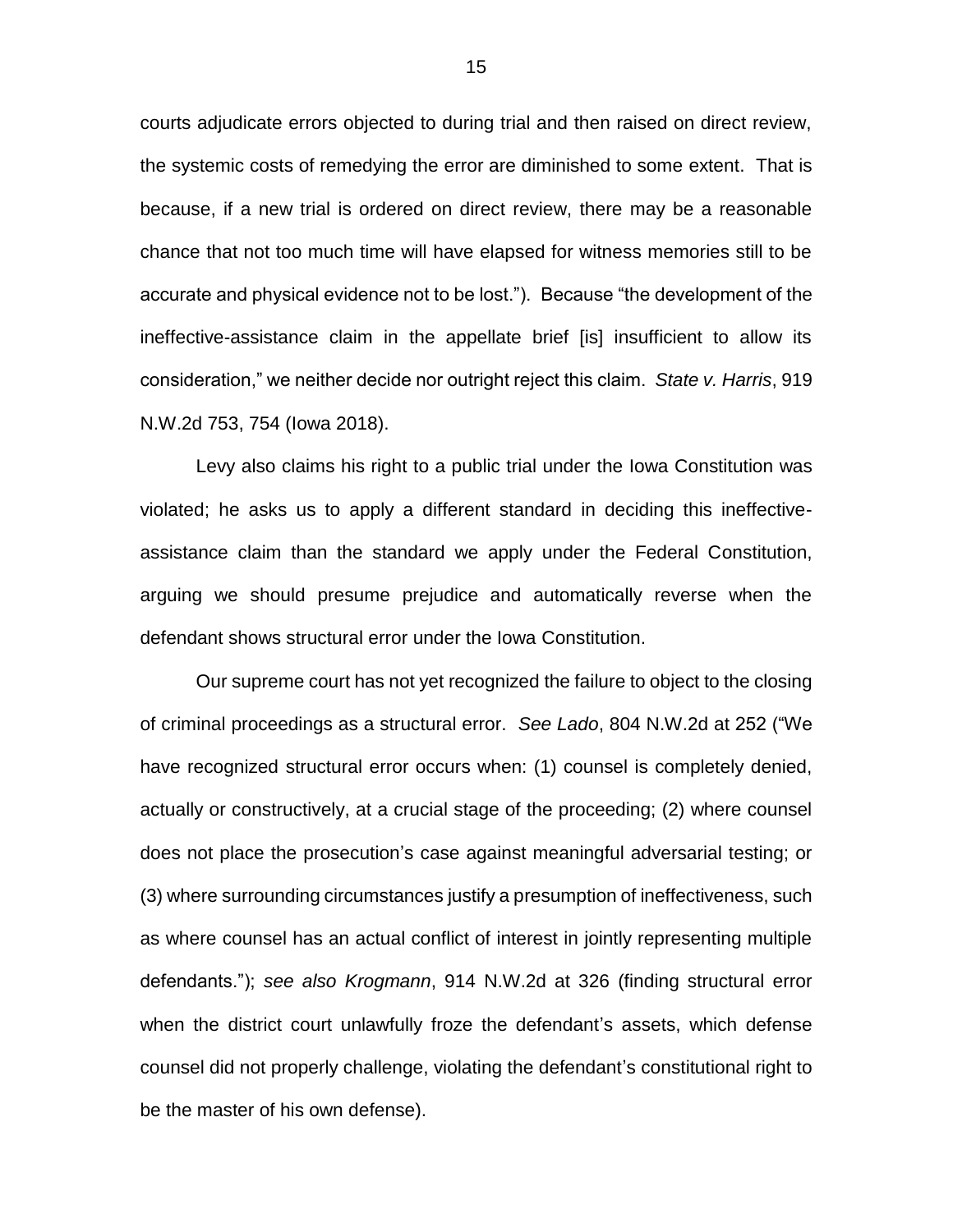But we need not decide this issue now. We choose to preserve Levy's claims for further development of the record on PCR. *See Tate*, 710 N.W.2d at 240 ("Ordinarily, we do not decide ineffective-assistance-of-counsel claims on direct appeal. . . .Only in rare cases will the trial record alone be sufficient to resolve the claim on direct appeal." (citations omitted)). In *Weaver*, the Supreme Court assumed without deciding that failure to object to the closing of the courtroom constituted failure to perform an essential duty. 137 S. Ct. at 1912. But we do not make the same assumption. While a defendant has a constitutional right to a public trial, they may choose to forego that right. *See Singer v. United States*, 380 U.S. 24, 35 (1965) ("[A]lthough a defendant can, under some circumstances, waive his constitutional right to a public trial, he has no absolute right to compel a private trial."); *Martineau v. Perrin*, 601 F.2d 1196, 1199 (1st Cir. 1979) ("It is also firmly established that a criminal defendant can 'waive his constitutional right to a public trial.'" (citation omitted)). Our record is devoid of any indication whether Levy supported or was opposed to the closing of the courtroom. We preserve Levy's claim of ineffective assistance based on the failure to object to the closing of the courtroom for possible PCR proceedings.

#### **2. Jury Instruction.**

Levy maintains trial counsel provided ineffective assistance by failing to object to a jury instruction—based on a model instruction—advising the jury it could consider Levy's out-of-court statements "just as if they had been made at trial." Specifically, the instruction stated:

Evidence has been offered to show that the Defendant made statements at an earlier time and place.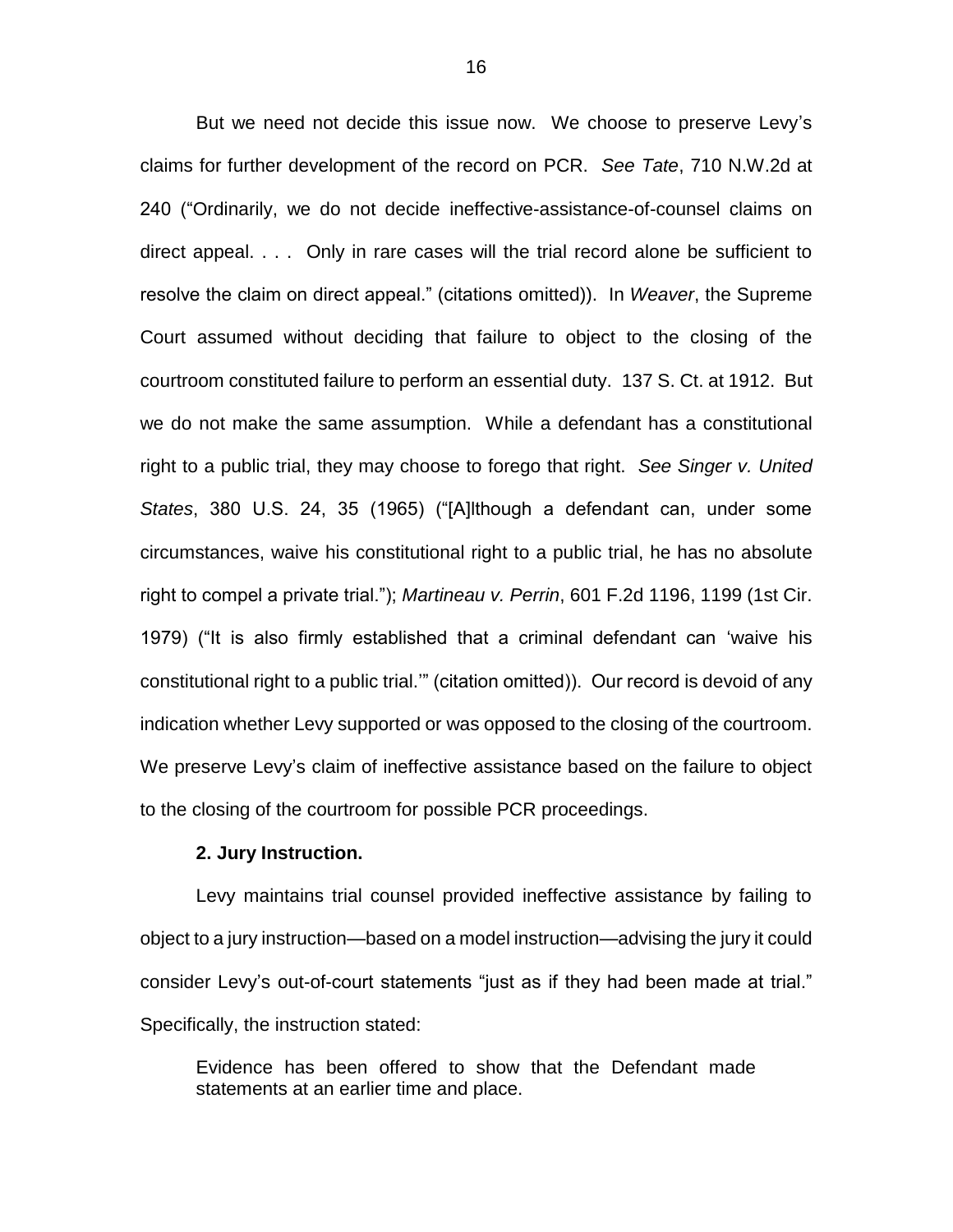If you find any of the statements were made, then you may consider them as part of the evidence, just as if they had been made at this trial.

Levy maintains this is an improper statement of law.

 $\overline{a}$ 

This court has addressed this instruction several times before and found it to be a correct statement of the law. *See State v. Garcia*, No. 17-0111, 2018 WL 3913668, at \*4 (Iowa Ct. App. Aug. 15, 2018) (collecting cases). However, the determination that the instruction is a correct statement of the law has not been without disagreement. *See State v. Payne*, No. 16-1672, 2018 WL 1182624, at \*11–12 (Iowa Ct. App. Mar. 7, 2018) (Tabor, J., dissenting) (asserting the instruction is an incorrect statement of law). We note that the language challenged in this case no longer appears in the model instruction but that change occurred after Levy's trial.<sup>6</sup>

In spite of any disagreement over the model instruction, the controlling precedent at the time of trial was that the instruction as given was a correct statement of the law. Therefore, even if defense counsel had objected to the

. . . .

<sup>&</sup>lt;sup>6</sup> Iowa Criminal Jury Instruction 200.44, which the complained-of jury instruction is based upon, was revised in June 2018. The model instruction now states:

**<sup>200.44</sup> Statements By The Defendant.** Evidence has been offered to show that the defendant made statements at an earlier time and place.

If you find any of the statements were made, then you may consider them as part of the evidence.

<sup>\*</sup>You may also use these statements to help you decide if you believe the defendant. You may disregard all or any part of the defendant's testimony if you find the statements were made and were inconsistent with the defendant's testimony given at trial, but you are not required to do so. Do not disregard the defendant's testimony if other evidence you believe supports it or you believe it for any other reason.

<sup>\*</sup>The last paragraph should be used only if the defendant testifies.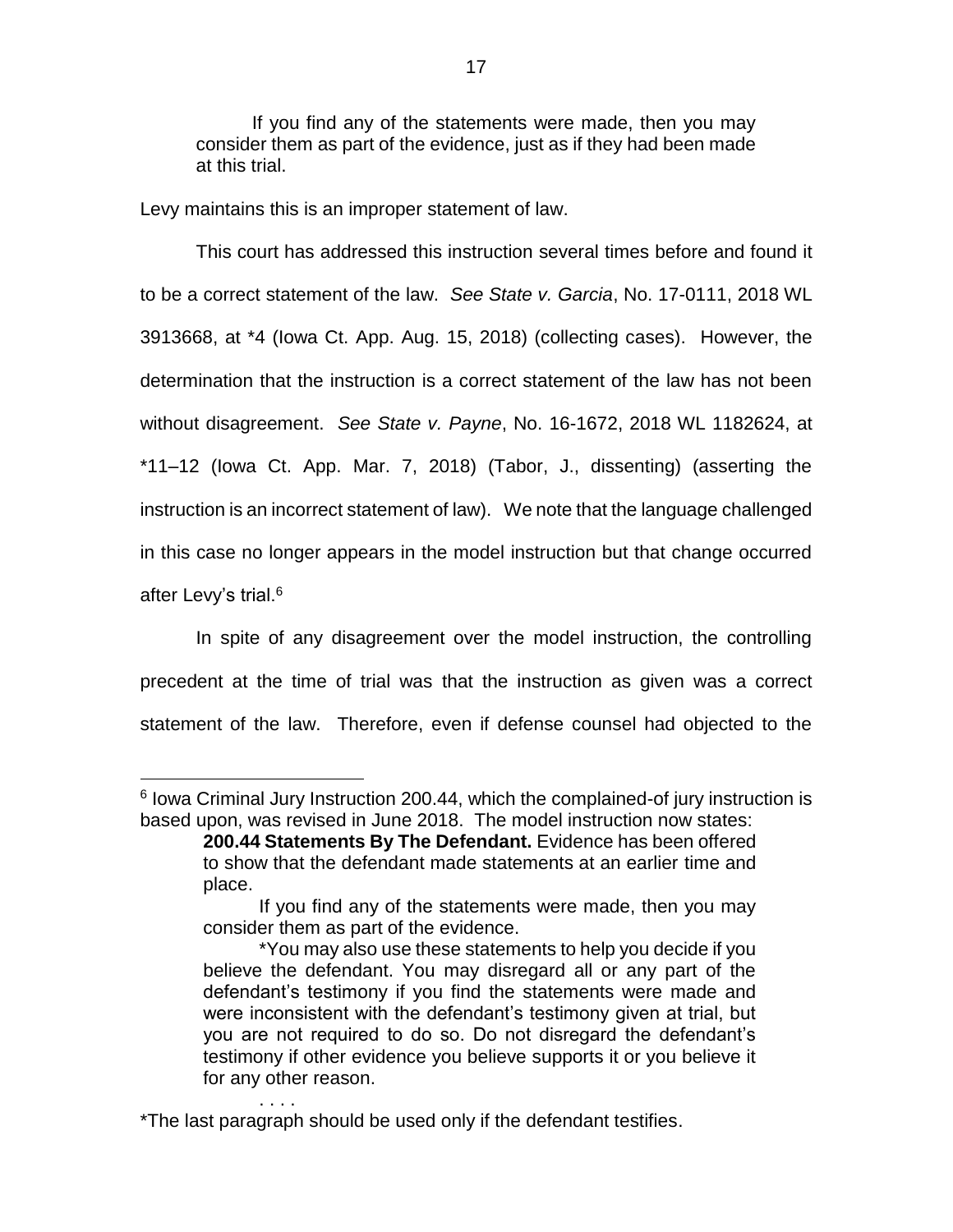instruction, it would have been appropriate for the court to overrule the objection. Since defense counsel did not have a duty to object based on the law at the time of trial, Levy cannot establish ineffective assistance of counsel on this issue. *See State v. Brubaker*, 805 N.W.2d 164, 171 (Iowa 2011) ("We will not find counsel incompetent for failing to pursue a meritless issue."); *State v. Fountain*, 786 N.W.2d 260, 266 (Iowa 2010) ("The claim fails if the defendant is unable to prove either element of this test.").

#### **3. Prosecutorial Error.**

 $\overline{a}$ 

Levy maintains the prosecutor committed prosecutorial error during the State's rebuttal closing argument.<sup>7</sup>

Because Levy raises this claim of prosecutorial error under the framework of ineffective assistance, "our first step is to assess whether the record demonstrates, as a matter of law, the existence or absence of a meritorious due process violation." *Graves*, 668 N.W.2d at 869. "Thus, we must consider whether the prosecutor was guilty of misconduct in the particulars identified by [the defendant] and whether the record shows [the defendant] was prejudiced, i.e., denied a fair trial." *Id.* If Levy is able to establish both elements of his due process claim, he "will have proved that the assertion of such claim at the time of the

 $7$  Claims relating to a prosecutor's behavior at trial have historically been referred to as prosecutorial misconduct.

However, our supreme court adopted a distinction "between incidences of prosecutorial error and prosecutorial misconduct" and noted "[a] prosecutor who has committed error should not be described as committing misconduct." *State v. Schlitter*, 881 N.W.2d 380, 393–94 (Iowa 2016). We apply the same multi-factor test outlined in *State v. Graves*, 668 N.W.2d 860, 869 (Iowa 2003), either way. *Id.* at 394. Thus, as Levy has characterized the statements as prosecutorial error, we do the same.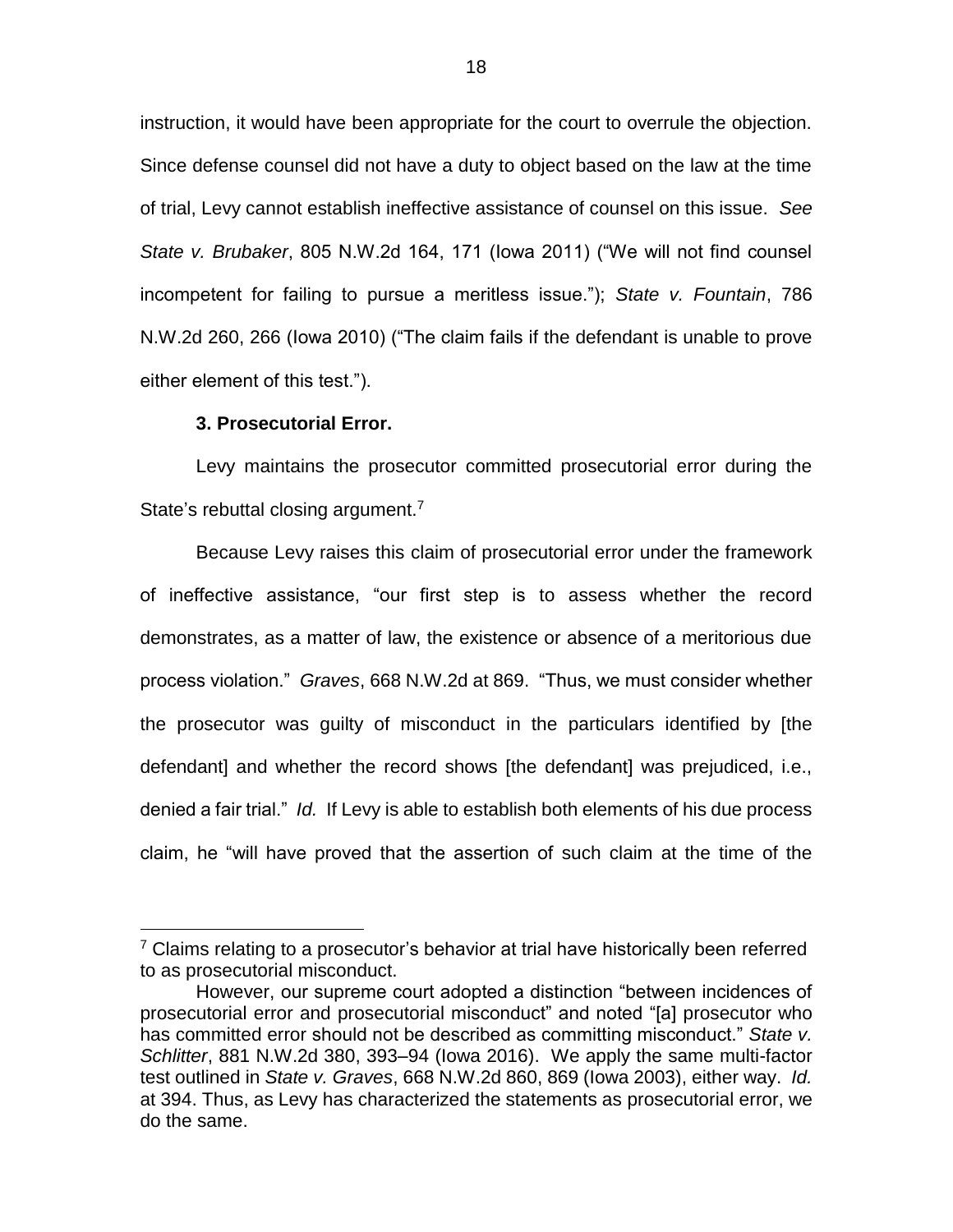prosecutor's misconduct would have had merit." *Id.* at 870. Only then do we proceed to consider whether his claim can meet the requirements of ineffective assistance. *See id.*

"If it is determined defense counsel failed to raise a meritorious issue, we must then consider whether an attorney performing within the range of normal competency would have made an objection and/or requested a mistrial." *Id.* "If there is no possibility that trial counsel's failure to act can be attributed to reasonable trial strategy, then we can conclude the defendant has established that counsel failed to perform an essential duty." *Id.* "If trial counsel's conduct might be characterized as a reasonable trial tactic, then [the] ineffective-assistance claim must be preserved for trial in a possible postconviction relief action." *Id.* "[S]hould the defendant's claim survive to this point, [we] assess whether the record permits a determination of the prejudice prong of the ineffective-assistance claim." *Id.*

Levy challenges several statements in the following statements made by the prosecutor on rebuttal.

They want to nitpick [Battie's] inconsistencies and have you believe that she is being dishonest, she is the dishonest one, that you can't believe anything that she said. But again remember what those inconsistencies were. Yeah, she didn't want to admit initially she had driven the van. She was afraid that she would get in trouble for driving. Yeah, she didn't want to admit that that fight might have been about drugs, so again she is trying to protect her fiancé in his death.

*But you do not get any more dishonest than saying you don't even know Lasabian Walker, that you don't even know Shallum Davenport. You don't get any more dishonest or inconsistent by saying over 20 times in a matter of an hour interview that you don't know nothing and that you didn't see nothing.*

*You don't get any more dishonest or inconsistent by saying I never seen that gun.* I don't play with guns. I was walking to the store that night right before the shots. I was walking home—or

. . . .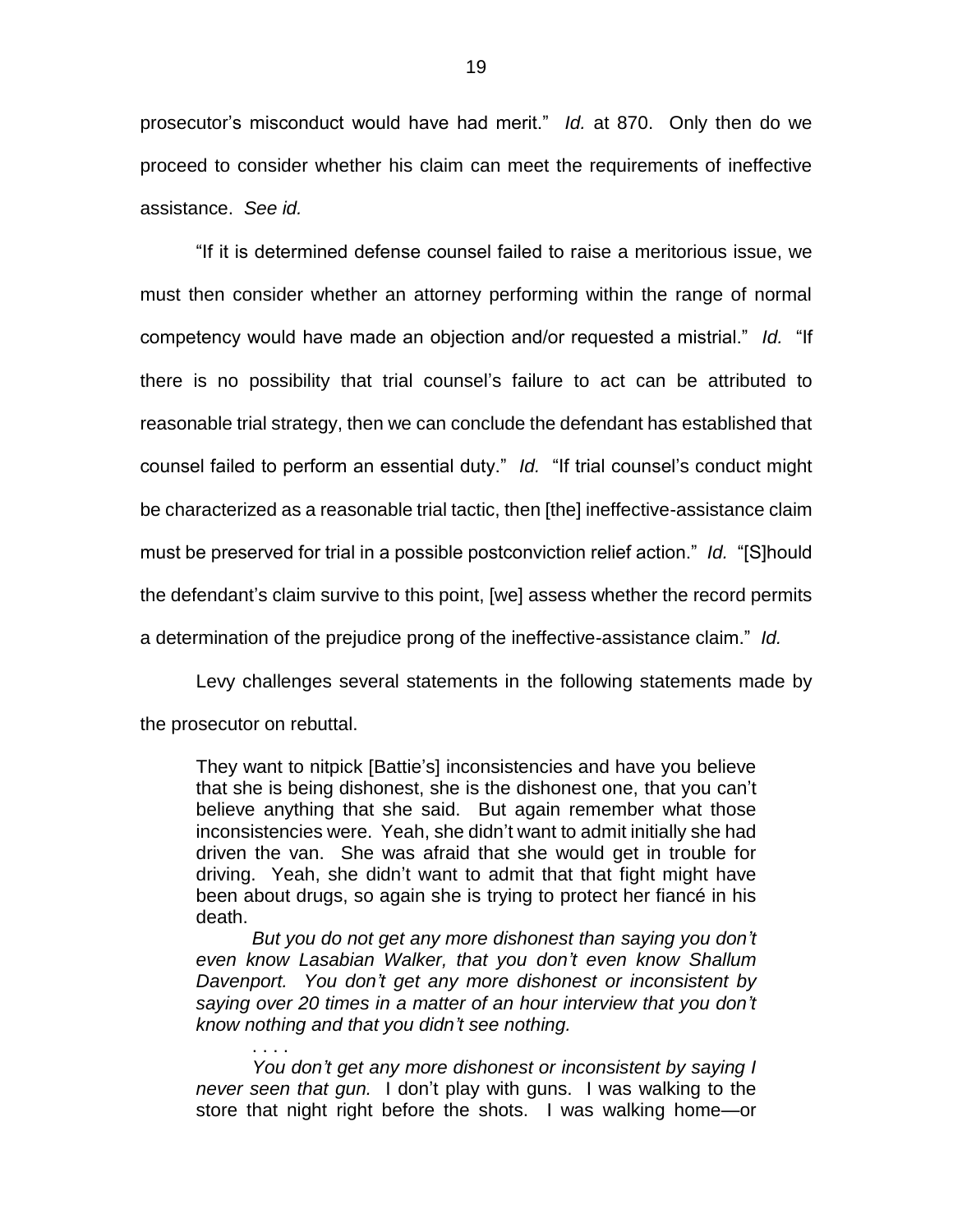walking away from the store when I heard the shots. Then my mom gave me a ride home from the store, dropped me off at a girl's house by Sav-A-Lot. I hadn't seen [Battie] since 6:00 a.m. that morning. Then he said he later saw her as they passed by each other in the front of the house. I ran after I heard the shots. I can't run. *You don't get any more dishonest or inconsistent than that*. And he wants you to believe what he says about what happened in that yard or in that van? He wants you to believe that it was self-defense?

*You can't believe anything that he says.* And there is a big difference between saying that you don't know nothing or you didn't see nothing like he did plenty of times and *making stuff up. And that's exactly what this Defendant did. He did it with Detective Thomas in that interview and he did it on Friday when he testified. . . .*

. . . . . . . They asked about that interview with Detective Thomas and does it have any value at all. They mentioned something about Detective Thomas just making stuff up. I mean, you have your own recollection of the video. What's he making up? He's not making anything up. He's using an interview technique that they use that when a person is sitting there saying "I don't know nothing, I didn't see nothing" multiple times, that they will try to throw something out, "Well, what if we test this for fingerprints, are we going to see your fingerprints are on here? What about residue powder testing, if you didn't shoot the gun, are we going to see anything about that?" And I think after the progression of that interview and you start to see [Levy's] answers change, I think you start to learn why these questions are asked by a detective. Because it does start to elicit some answers. "I might have fallen in some gunpowder. I might have touched a gun like that at Gander Mountain once."

So that's why he asks it. Because it does, in fact, work. Even if it's a *ridiculous response*, it does start to elicit a response. Because a guilty person sits there and starts to worry, oh, I got to start coming up with some answers to some of this just in case they find it. Got to be able to explain that away. That's why they do it. And it certainly has value. *Because it shows you that the Defendant isn't being honest.*[8]

(Emphasis added.)

 $\overline{a}$ 

We will not decide Levy's ultimate claim of ineffective assistance on this

record. Even assuming the prosecutor's statements constituted prosecutorial error

<sup>&</sup>lt;sup>8</sup> The portion in italics are the specific phrases and sentences Levy has challenged as prosecutorial error; we include the rest of the statement as context.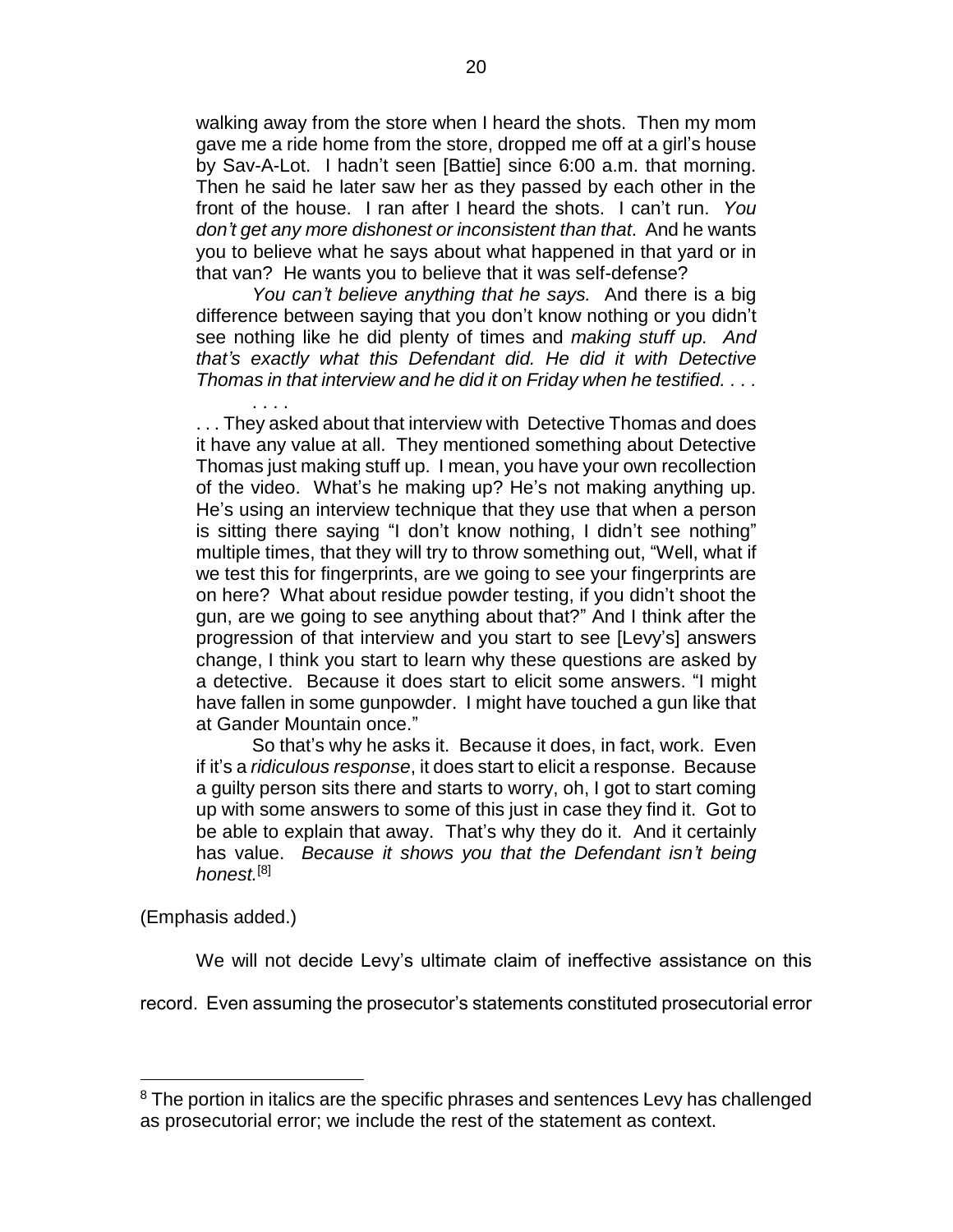and resulted in a due process violation, our record is silent as to defense counsels' decision not to object. As we have often said before, we prefer to preserve claims of ineffective assistance for postconviction-relief proceedings. *See, e.g.*, *State v. Clay*, 824 N.W.2d 488, 494 (Iowa 2012). "A primary reason for doing so is to ensure development of an adequate record to allow the attorney charged to respond to the defendant's claims." *Brubaker*, 805 N.W.2d at 170. We preserve this claim.

#### **B. Pro Se Claim.**

While we have considered Levy's pro se briefs as part of his appeal, we cannot address his claims insofar as they are different than those made by counsel. It appears Levy may be claiming insufficient evidence to support his conviction of murder in the second degree, but he does not challenge his conviction under any legal theory and does not explain how this alleged issue is preserved for our review. Additionally, he makes no cite to the record or authority in his supplemental brief.

Because he makes no cognizable legal claim and his supplemental brief fails to comport with the appellate rules of procedure, we do not consider any of the issues further. *See In re Estate of DeTar*, 572 N.W.2d 178, 181 (Iowa Ct. App. 1997) ("We are not bound to consider a party's position when the brief fails to comply with the Iowa Rules of Appellate Procedure."); *see also Metro. Jacobson Dev. Venture v. Bd. of Review of Des Moines*, 476 N.W.2d 726, 729 (Iowa Ct. App. 1991) ("We do not utilize a deferential standard when persons choose to represent themselves. . . . Rather, all are expected to act with equal competence.").